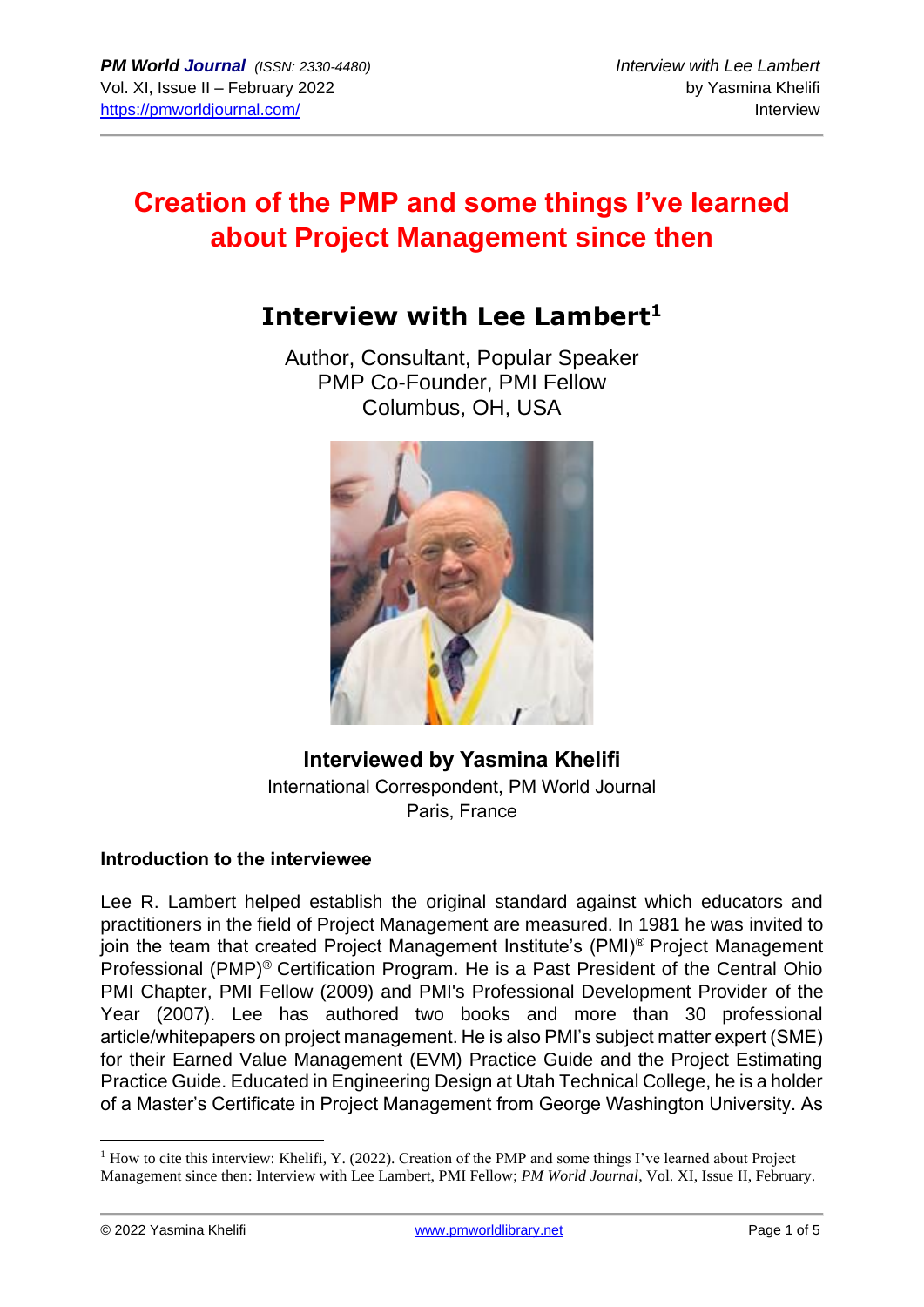the creator of the "Stealth Learning" concept, no other speaker can contend with his uncanny technical knowledge, unique material content and refreshingly entertaining delivery. Lee takes the saying; "Been there, done that, got the T-shirt" to the next level as he continues to "make a difference" in his chosen field.

[Lee@LambertConsultingGroup.com](mailto:Lee@LambertConsultingGroup.com)

<https://www.lambertconsultinggroup.com/Home>

<https://www.linkedin.com/in/lelambert/>

#### **Interview**

**Q1:** First of all, thank you for accepting an interview request from PMWJ. You helped create PMI's PMP certification. Could you tell us how that happened?

#### **Lee Lambert (Lambert)**:

I started my career in project management in Salt Lake City as an engineering designer for Chicago Bridge & Iron Company. It was 1966, only three years before the PMI was founded. Little did I know what a substantial role PMI would play in my career and my family. In 1967 I relocated to Livermore, California to work for the Lawrence Livermore National Laboratory (LLNL) managing engineering design projects to be used at the Nevada National Security Site (NNSS) for testing of nuclear weapons (testing of nuclear weapons was halted in the United States in September of 1992). This was my first opportunity (at 20 years old) to travel to Nevada to oversee the installation of the testing device I had designed. It was a life changing experience.

Later, in 1973, after 5 years working on the Clinch River Breeder Reactor for General Electric (GE) as an engineering designer, I was given an opportunity to become the lead GE trainer for the implantation of an Earned Value Management System (EVMS) on their portion of the contract. There were 300 engineers that needed training and I found great pleasure in providing them this view of the value of project management. A political change (election of Jimmy Carter as President) that spelled the end of the Breeder Reactor development resulted in my relocating my family to Richland, Washington to establish a PMO for the Pacific Northwest National Laboratory (PNNL).

This job change occurred in 1978 and it was then that I was made aware of the PMI. It was a natural for me to join this association. I had fallen in love with project management and was earning a reputation as a "git r dun" kind of guy. My first PMO was a rousing success and kept me busy until 1981, when I was invited to move to Columbus, Ohio to establish a new division—the Project Management Division would provide project management expertise to large government projects. It was at this time my General Manager received a request from PMI to allow me to be one of the founding principals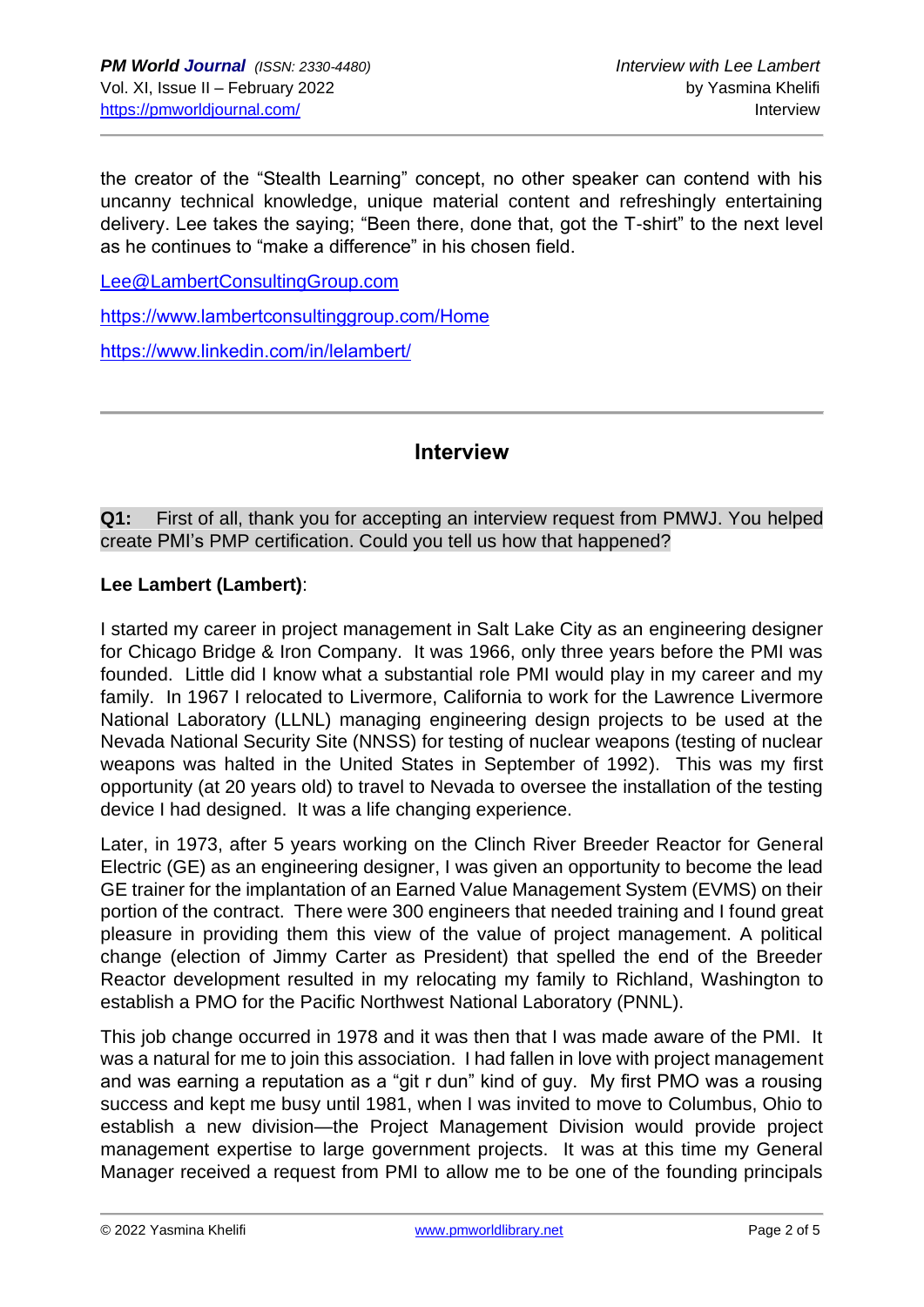for the PMP Credential. My management felt like it was a good opportunity for me and for the new division to be visible in this effort. And, so the PMP story begins.

I wish I could say the PMP was my idea but it wasn't. It was the idea of the brain trust of PMI, but I was among the initial five founders and was very active in its formulation and implementation in 1984. As I recall, the primary reason for creating the PMP certification had more to do with stimulating PMI membership than it did about a professional certification. In 1980-81 PMI had seen membership flatten and the leaders were concerned that they needed to do something to spark renewed interest in the organization. After several interviews with other professional associations (ASCE, AICP, and NSPE) it was clear that a professional certification program increased membership in these organizations.

#### **Q2:** And then, how was the team of the founders organized? How did it evolve?

**Lambert**: The project manager for the PMP project was Dr. Dean Martin, a Professor at Western Carolina University (WCU) in North Carolina. He was surrounded by a myriad of volunteers, including past PMI Chairman, Ken Hartley, David Morton, Charles Lambreth (WCU student), Dr. John Adams and me. (Unfortunately, Dr. Martin passed away before he could see the fruits of our labor). We met quarterly at WCU starting in August of 1981. By October of 1984 the PMP was ready to be launched at the PMI Symposium in Philadelphia. Fifty-five professionals sat for the exam that day and 39 passed the paper test that presented 320 questions covering the eight project management body of knowledge areas identified by PMI. You had to pass all eight section to earn the PMP. One of my responsibilities was to screen all applicants to assure they met a minimum standard before being authorized to sit for the exam. (We had settled on three categories; education, experience, service to the profession). The project team worked in obscurity during development and we were disappointed we did not see the level of enthusiasm that we had anticipated.

Consistent with our objective of increasing membership, it was required that anyone applying to sit for the PMP exam was required to be a PMI member. While this requirement served its purpose it became obvious that the PMI membership restriction was preventing some who might apply it also became obvious that if we removed the PMI membership absolute that more people would apply. At that time of implementation of the PMP none of it was about money. In 1996 there were only a total of 6,018 PMPs in the world. However, once the membership requirement was lifted and the PMI market became the world the numbers increased exponentially and the money poured in. Today, there are well over one million PMPs with that number increasing daily. In some locations thousands sit for the exam simultaneously. I still make it a point to try and write a congratulatory note to everyone who passes the PMP Exam. I want them to know how special it is that they passed such a rigorous exam. And, PMI is taking full advantage of the PMP popularity and it reinvesting significant sums of money to expand the profession.

**Q3**: We can learn a lot by doing in project management. Why is a project management certification important? What does it bring?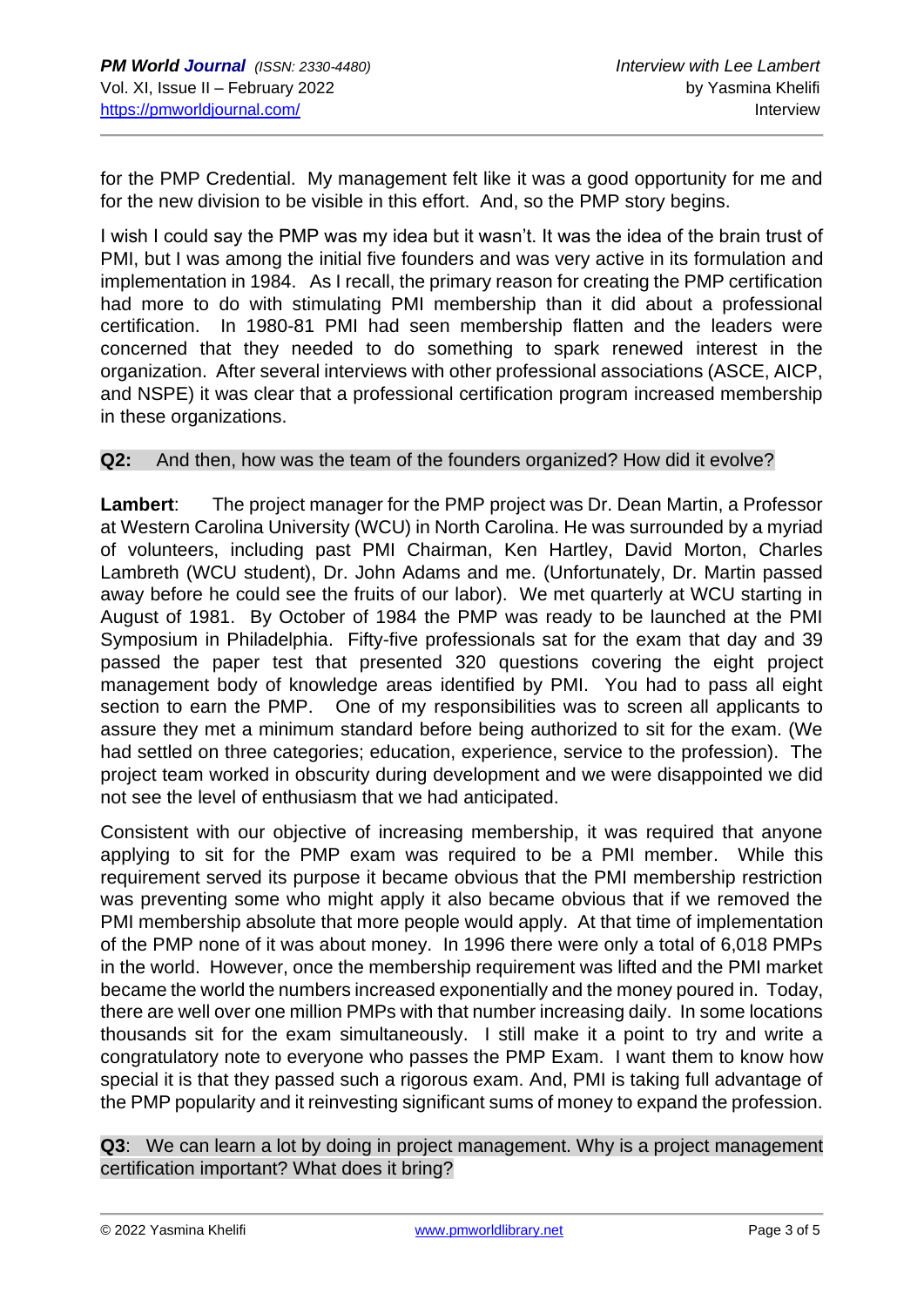**Lambert**: One of the things we had to research was to be sure that there would be value-add to those who made a commitment to becoming PMP certified. One of the areas we could have been more restrictive in the application process would have been more emphasis on documenting experience to confirm that the applicant had actually had the proper project management accomplishments. The problem was that the PMP became so popular (meaning indicator of skill level) that many applicants did not have the depth of experience necessary and failed to demonstrate their actual skill on the job after earning their PMP.

#### **Q4:** What are according to you the 2 top skills of a project manager for tomorrow?

**Lambert:** Well, honestly it would be impossible to isolate only two but I can say with high levels of confidence that one of the skills will be understanding and utilizing a Servant Leadership approach. My saying is; "Project Managers don't do work. They get work done through others"! I am going to cheat on the second one by saying "planning". Considerably more time should be spent on comprehensive planning to isolate and quantify potential problems and/or risks that will impact performance. Many of the other PM skills and capabilities will be much more easily promulgated. If I could name three the third would be Common Sense, which isn't as common as it should be!

#### **Q5:** You are a passionate volunteer for decades. Why are you volunteering?

Lambert: A large part of the success of the PMI is the result of armies of professional, dedicated volunteers. I have been proud to be included in this group since I joined PMI is 1978. But, I started volunteering in community development projects in California years before (1967) with the Jaycees (Junior Chamber of Commerce). Volunteering left me feel as though I was making a contribution to my hometown. PMI volunteering is the same except PMI volunteering can have an impact throughout the world. Just like the PMP. It was a volunteer project that has touched millions worldwide. I will never stop. I love the feeling I get when a volunteer project is successful. No power, no money, just a desire to add value to society.

#### **Q6:** You are still very active taking part in conferences, publishing in social media. Do you plan to retire?

**Lambert:** I remain active in work and in PMI. I am currently 75 years old and have no intention of slowing down. I love what I do. I love to write about what I do, and I love traveling to share my story with audiences throughout the world. I suppose I will retire someday. I guess we all will have to retire "someday", just not today!

#### **Q7:** Do you have a last message to PWJ readers, please?

**Lambert:** If I were to leave you with a final message it wouldn't be an original. I would encourage you to find what you love to do and do whatever it takes to "do it". When you